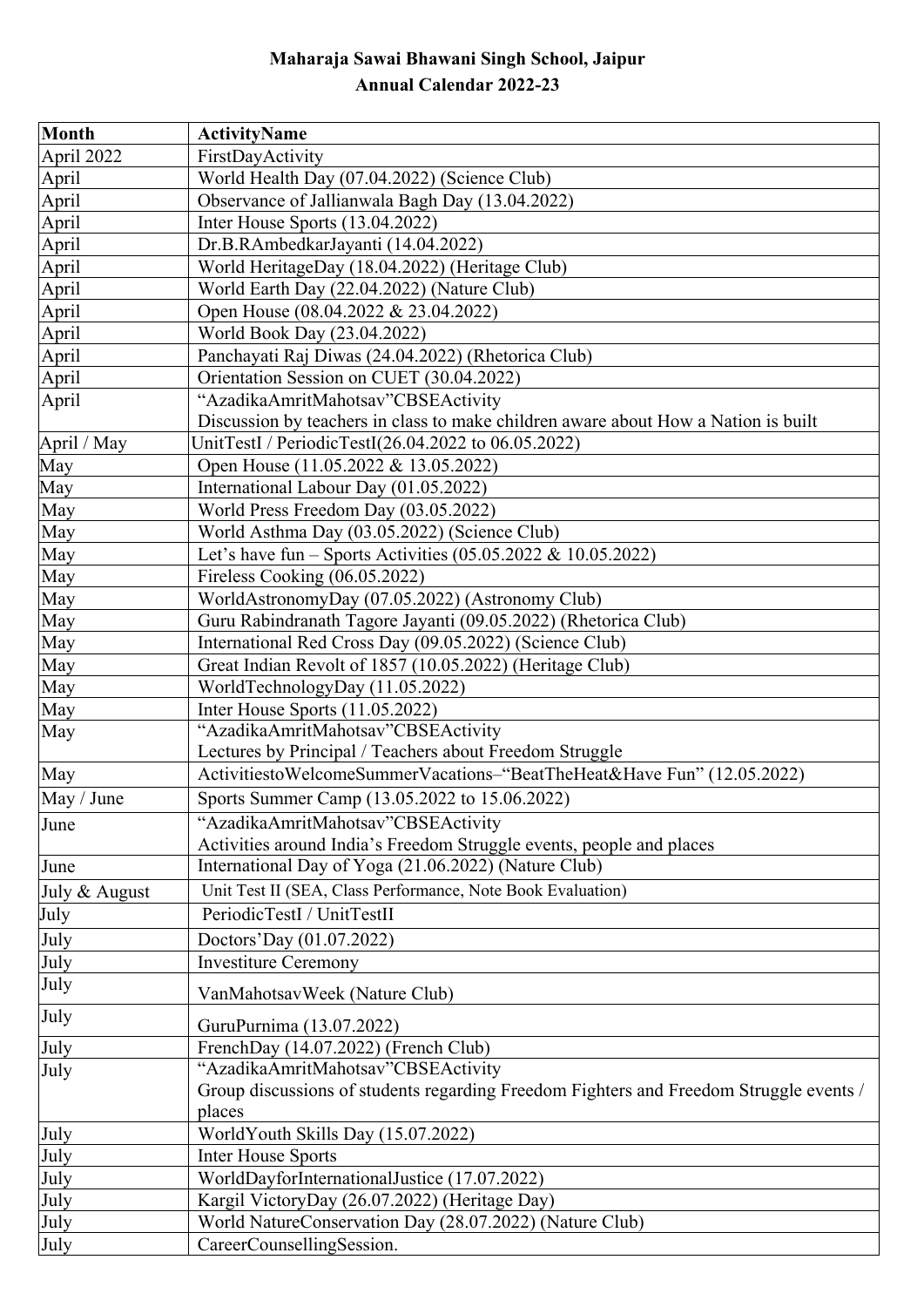| July / August | Character Parade - Freedom Fighters                                                 |
|---------------|-------------------------------------------------------------------------------------|
|               | Inter House Activity                                                                |
|               | <b>English Enactment -Freedom Movement</b>                                          |
| July / August | Inter House Activity                                                                |
|               | <b>Board Decoration</b>                                                             |
| July          | Open House                                                                          |
| August        | Hiroshima&Nagasaki Day (06.08.2022)                                                 |
| August        | <b>Inter House Sports</b>                                                           |
| August        | Rhetorica - The Debating Club                                                       |
|               | Activity- Inter house debate competition                                            |
| August        | RakshaBandhan Celebration (11.08.2022)                                              |
| August        | International Youth Day (12.08.2022)                                                |
| August        | IndependenceDay Celebration (15.08.2022)                                            |
| August        | "AzadikaAmritMahotsav"CBSEActivity                                                  |
|               | Declamation contest regarding historical events / incidents / places during India's |
|               | freedom struggle movement                                                           |
| August        | "AzadikaAmritMahotsav"CBSEActivity                                                  |
|               | Poster / Collage Making Competition regarding Freedom Fighters                      |
| August        | Inter House Sports                                                                  |
| August        | JanmashtamiCelebration (18.08.2022)                                                 |
| August        | WorldPhotographyDay (19.08.2022)                                                    |
| August        | SanskritDiwas (22.08.2022) (Heritage Club)                                          |
| August        | KhelDiwas(MajorDhyanChand'sBirthday)                                                |
| September     | Teacher'sDay (05.09.2022)                                                           |
| September     | Half Yearly Examination / Periodic Test II                                          |
| September     | Half Yearly Examination (Theory & Practical)                                        |
| September     | WorldLiteracyDay (08.09.2022) (Rhetorica Club)                                      |
| September     | HindiDiwas (14.09.2022) (Rhetorica Club)                                            |
| September     | InternationalDayforPreservationoftheOzoneLayer (16.09.2022) (Science Club)          |
| September     | WorldTourism Day (27.09.2022) (Heritage Club)                                       |
| October       | Diya / Thali / Bandhanwar Decoration                                                |
|               | Inter House Activity                                                                |
|               | Fireless cooking - Meethi Masti                                                     |
| October       | <b>Inter House Activity</b>                                                         |
|               | Rangoli on Hard Board                                                               |
|               | Mural (Lippan Art)                                                                  |
| October       | <b>Result Declaration Term I</b>                                                    |
| October       | GandhiJayanti Celebration (02.10.2022)                                              |
| October       | <b>Inter House Sports</b>                                                           |
| October       | World AnimalWelfareDay (04.10.2022) (Nature Club)                                   |
| October       | WorldMentalHealthDay (10.10.2022)                                                   |
| October       | Rhetorica – The Debating Club                                                       |
|               | Debate Competition / Oral Activity                                                  |
| October       | World Students' Day (15.10.2022) (Dr. A.P.J Abdul Kalam Birthday)                   |
|               | "Educationisthemostpowerfulweaponwhichyoucan useto changetheworld."                 |
| October       | DussehraCelebration                                                                 |
| October       | World FoodDay (16.10.2022)                                                          |
| October       | United NationsDay (24.10.2022)                                                      |
| October       | WorldDayforAudio Visual Heritage (27.10.2022) (Heritage Club)                       |
| October       | RashtriyaEktaDiwas (31.10.2022)                                                     |
| October       | Diwali Celebration                                                                  |
| October /     | Maharaja Sawai Bhawani Singh Memorial Tournament (Sports)                           |
| November      |                                                                                     |
| November      | Rhetorica – The Debating Club                                                       |
|               | Debate Competition / Oral Activity                                                  |